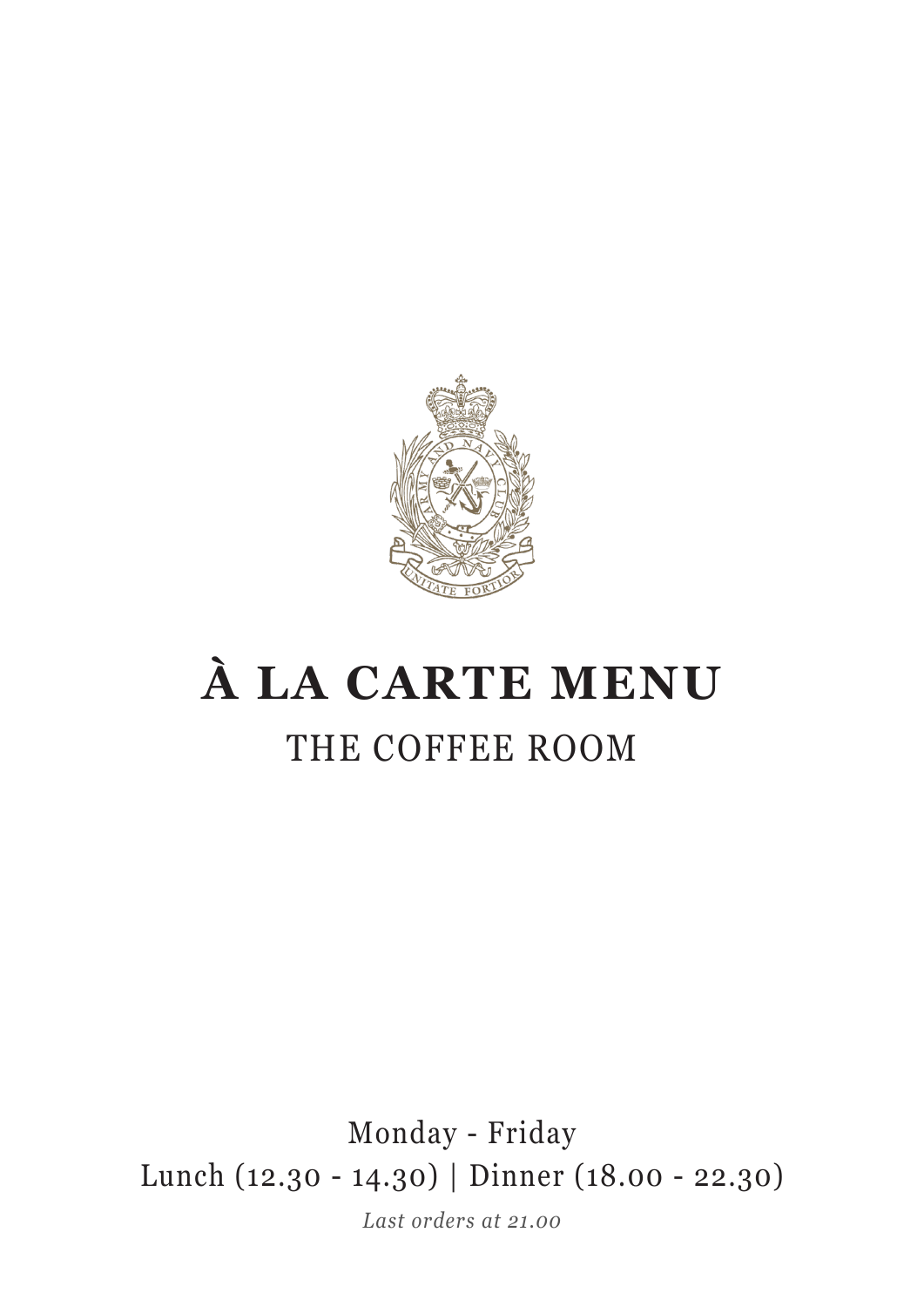#### **STARTERS**

*Short Rib & Caramelized Onion Ravioli* Beef & Madeira Consommé 7

*Golden Raisins, Sauternes Jelly & Melba Toast* Chicken Liver Parfait 10.5

*Marinated Cucumber* Morecambe Bay Potted Shrimps 12

*Traditionally Garnished with Lemon, Capers & Shallots* Loch Var Smoked Salmon 13.5

*Octopus, Saffron Pickled Fennel & Piquillo Pepper Salad, Basil Oil* Carpaccio of Paprika Monkfish 12.5

*Charred Blood Orange, Watercress, Honey, Grape Mustard &Hazelnut Dressing* Mountain Goats Cheese and Avocado Tian 9.75

*Artichoke Puree, Tomato Cous Cous & Balsamic Reduction (ve)* Marinated Mediterranean Vegetables 9

## **SIDES**

#### *All side dishes and salads 3.5 each*

*New Potatoes Creamed Potatoes French Fries*

*Buttered Leaf Spinach*

*Purple Sprouting Broccoli with Almonds Sautéed Kale & Bacon Cauliflower Polonaise Dressed Baby Leaf Salad*

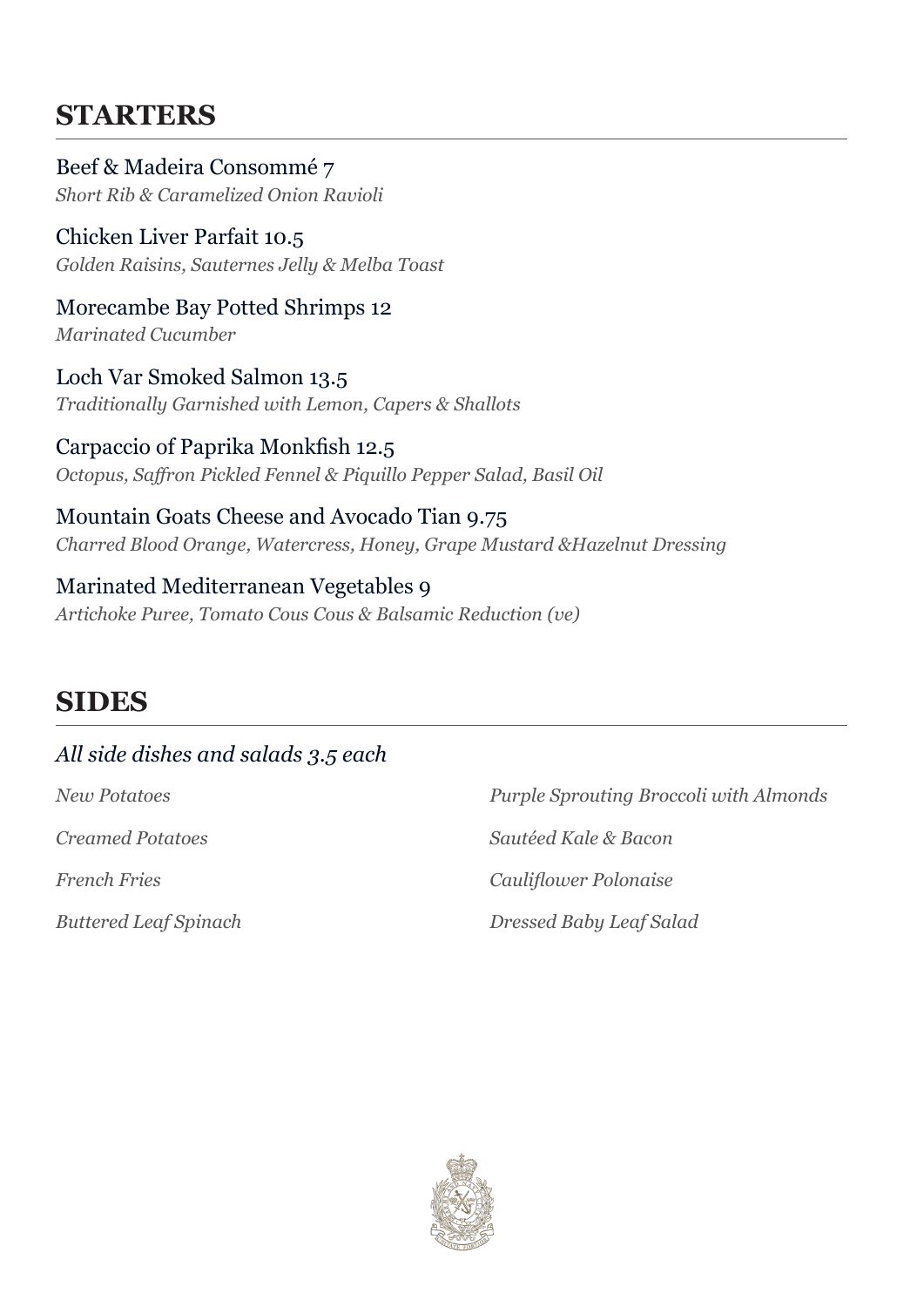### **MAIN COURSES**

*Shellfish Bisque and Basil Oil* Open Lasagne of Scallops and King Prawns 22.5

*Salsify, Heritage Baby Carrots, Leek Puree & Fish Red Wine Jus* Fillet of Skrei Cod 19.5

*Piquant Haricot Beans and Stilton Croquette* Roasted Loin of Venison 22.5

*Haggis Croquette, Neeps and Madeira Jus* Rack of Hardwick Lamb 23.5

*Rhubarb Compote, Spring Cabbage and Ginger Jus* Roasted Tidenham Duck Breast and Confit Hash 20.5

*Peppercorn Sauce (Béarnaise Sauce Available on Request)* Chargrilled 6oz Scottish Fillet of Steak 28

*Café de Paris Butter (Béarnaise Sauce Available on Request)* Chargrilled Veal Sirloin on the Bone 26

*Grilled Aubergine Coriander Oil & Tofu (ve)* Cumin Spiced Cauliflower & Pearl Barley 12.75

### **DESSERTS**

*Poached Rhubarb* Cardamom Crème Brule 6.5

*Kirsch Anglaise and Rose Chantilly* Pistachio and Black Cherry Financier 6.5

*Coconut Ice Cream and Almond Tuile* Exotic Fruit and Disaronno Jelly 6.5

*\*per scoop* Selection of Ice Creams and Sorbets 2.5\*

*Served with Grapes, Quince Jelly, Dates, Celery and Fruit Bread \*per cheese portion* Cheese Trolley 3.5\*